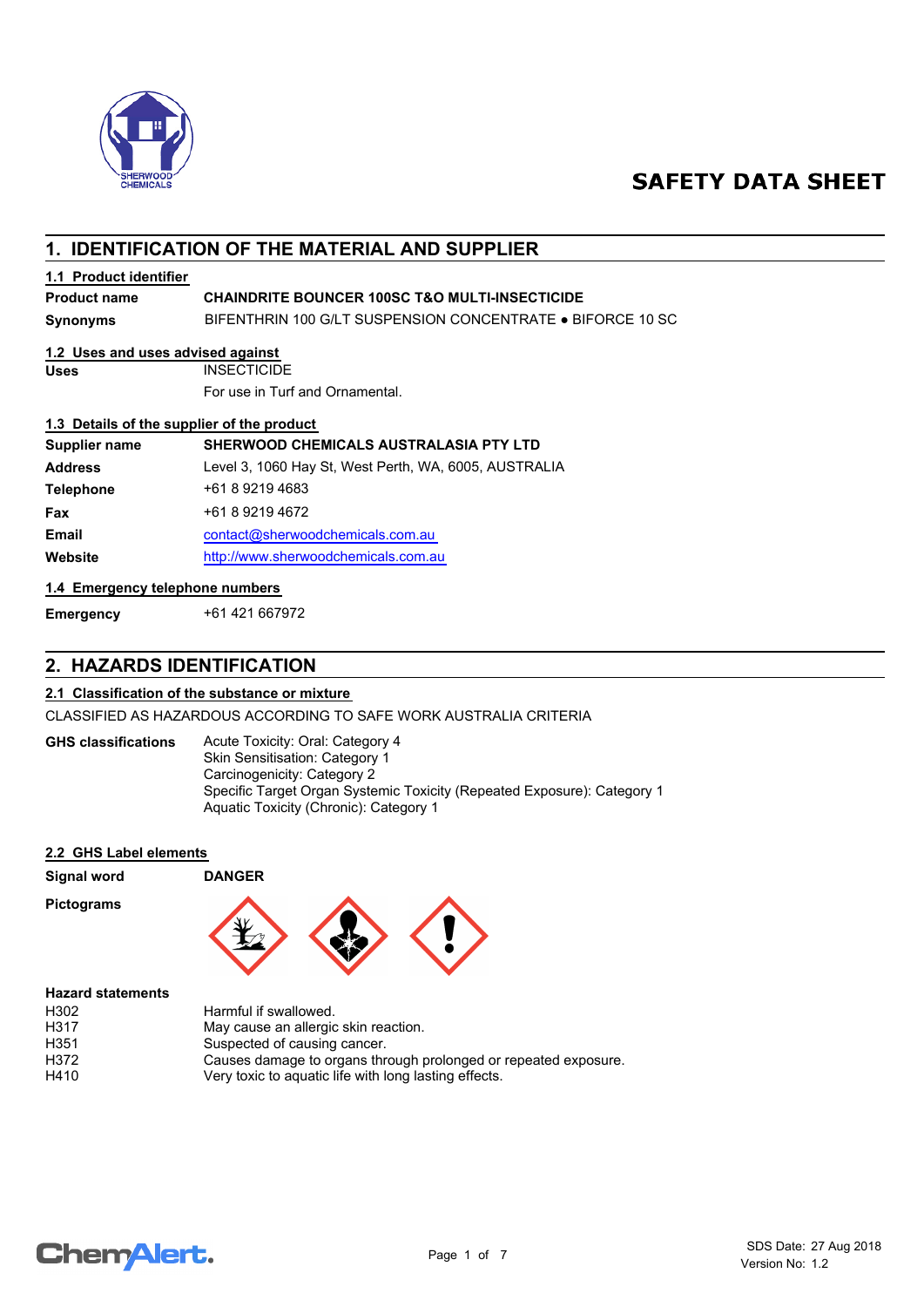| <b>Prevention statements</b> |                                                                            |
|------------------------------|----------------------------------------------------------------------------|
| P <sub>201</sub>             | Obtain special instructions before use.                                    |
| P <sub>202</sub>             | Do not handle until all safety precautions have been read and understood.  |
| P <sub>260</sub>             | Do not breathe dust/fume/gas/mist/vapours/spray.                           |
| P <sub>264</sub>             | Wash thoroughly after handling.                                            |
| P <sub>270</sub>             | Do not eat, drink or smoke when using this product.                        |
| P <sub>272</sub>             | Contaminated work clothing should not be allowed out of the workplace.     |
| P <sub>273</sub>             | Avoid release to the environment.                                          |
| P <sub>280</sub>             | Wear protective gloves/protective clothing/eye protection/face protection. |

### **Response statements**

| $P301 + P312$ | IF SWALLOWED: Call a POISON CENTER or doctor/physician if you feel unwell. |
|---------------|----------------------------------------------------------------------------|
| P302 + P352   | IF ON SKIN: Wash with plenty of soap and water.                            |
| $P308 + P313$ | IF exposed or concerned: Get medical advice/ attention.                    |
| P321          | Specific treatment is advised - see first aid instructions.                |
| P330          | Rinse mouth.                                                               |
| P363          | Wash contaminated clothing before reuse.                                   |
| P391          | Collect spillage.                                                          |

### **Storage statements**

P405 Store locked up.

**Disposal statements**

P501 Dispose of contents/container in accordance with relevant regulations.

#### **2.3 Other hazards**

No information provided.

# **3. COMPOSITION/ INFORMATION ON INGREDIENTS**

### **3.1 Substances / Mixtures**

| Ingredient                | <b>CAS Number</b> | <b>EC Number</b> | Content |
|---------------------------|-------------------|------------------|---------|
| <b>BIFENTHRIN</b>         | 82657-04-3        | 617-373-6        | 10%     |
| <b>WATER</b>              | 7732-18-5         | 231-791-2        | $>60\%$ |
| NON HAZARDOUS INGREDIENTS | Not Available     | Not Available    | < 20%   |

# **4. FIRST AID MEASURES**

### **4.1 Description of first aid measures**

| Eye                         | If in eyes, hold eyelids apart and flush continuously with running water. Continue flushing until advised to<br>stop by a Poisons Information Centre, a doctor, or for at least 15 minutes. |
|-----------------------------|---------------------------------------------------------------------------------------------------------------------------------------------------------------------------------------------|
| Inhalation                  | If inhaled, remove from contaminated area. Apply artificial respiration if not breathing.                                                                                                   |
| <b>Skin</b>                 | If skin or hair contact occurs, remove contaminated clothing and flush skin and hair with running water.                                                                                    |
| Ingestion                   | For advice, contact a Poisons Information Centre on 13 11 26 (Australia Wide) or a doctor (at once).                                                                                        |
| <b>First aid facilities</b> | Eye wash facilities and safety shower should be available.                                                                                                                                  |
|                             |                                                                                                                                                                                             |

### **4.2 Most important symptoms and effects, both acute and delayed**

See Section 11 for more detailed information on health effects and symptoms.

### **4.3 Immediate medical attention and special treatment needed**

Treat symptomatically.

# **5. FIRE FIGHTING MEASURES**

### **5.1 Extinguishing media**

Use an extinguishing agent suitable for the surrounding fire.

# **5.2 Special hazards arising from the substance or mixture**

Non flammable. May evolve toxic gases (halides, hydrogen halides, carbon oxides) when heated to decomposition.

# **ChemAlert.**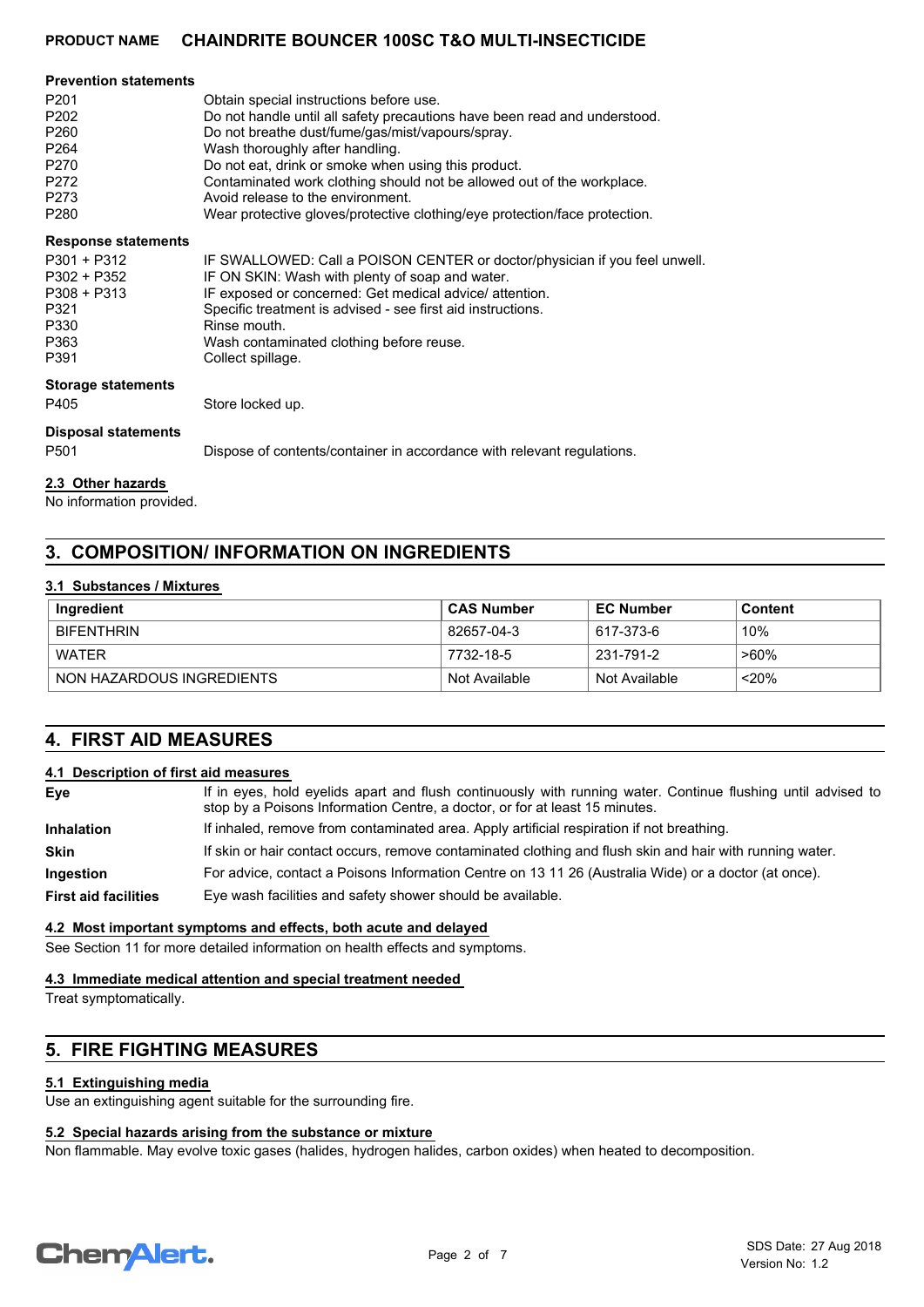### **5.3 Advice for firefighters**

Treat as per requirements for surrounding fires. Evacuate area and contact emergency services. Remain upwind and notify those downwind of hazard. Wear full protective equipment including Self Contained Breathing Apparatus (SCBA) when combating fire. Use waterfog to cool intact containers and nearby storage areas.

### **5.4 Hazchem code**

None allocated.

# **6. ACCIDENTAL RELEASE MEASURES**

### **6.1 Personal precautions, protective equipment and emergency procedures**

Wear Personal Protective Equipment (PPE) as detailed in section 8 of the SDS. Clear area of all unprotected personnel. Ventilate area where possible. Contact emergency services where appropriate.

### **6.2 Environmental precautions**

Prevent product from entering drains and waterways.

#### **6.3 Methods of cleaning up**

Contain spillage, then cover / absorb spill with non-combustible absorbent material (vermiculite, sand, or similar), collect and place in suitable containers for disposal.

### **6.4 Reference to other sections**

See Sections 8 and 13 for exposure controls and disposal.

# **7. HANDLING AND STORAGE**

### **7.1 Precautions for safe handling**

Before use carefully read the product label. Use of safe work practices are recommended to avoid eye or skin contact and inhalation. Observe good personal hygiene, including washing hands before eating. Prohibit eating, drinking and smoking in contaminated areas.

### **7.2 Conditions for safe storage, including any incompatibilities**

Store in a cool, dry, well ventilated area, removed from incompatible substances and foodstuffs. Ensure containers are adequately labelled, protected from physical damage and sealed when not in use.

### **7.3 Specific end uses**

No information provided.

# **8. EXPOSURE CONTROLS / PERSONAL PROTECTION**

### **8.1 Control parameters**

### **Exposure standards**

No exposure standards have been entered for this product.

### **Biological limits**

No biological limit values have been entered for this product.

### **8.2 Exposure controls**

Avoid inhalation. If using indoors, ensure there is adequate natural ventilation. Increase air flow by opening windows/doors or using mechanical extraction units. **Engineering controls**

### **PPE**

| Eye / Face  | Wear splash-proof goggles.                                                                                            |
|-------------|-----------------------------------------------------------------------------------------------------------------------|
| Hands       | Wear PVC or rubber gloves.                                                                                            |
| Body        | Wear coveralls. If spraying, wear a washable hat.                                                                     |
| Respiratory | Respiratory protection is not necessary if the ventilation is adequate. Avoid working in and breathing spray<br>mist. |



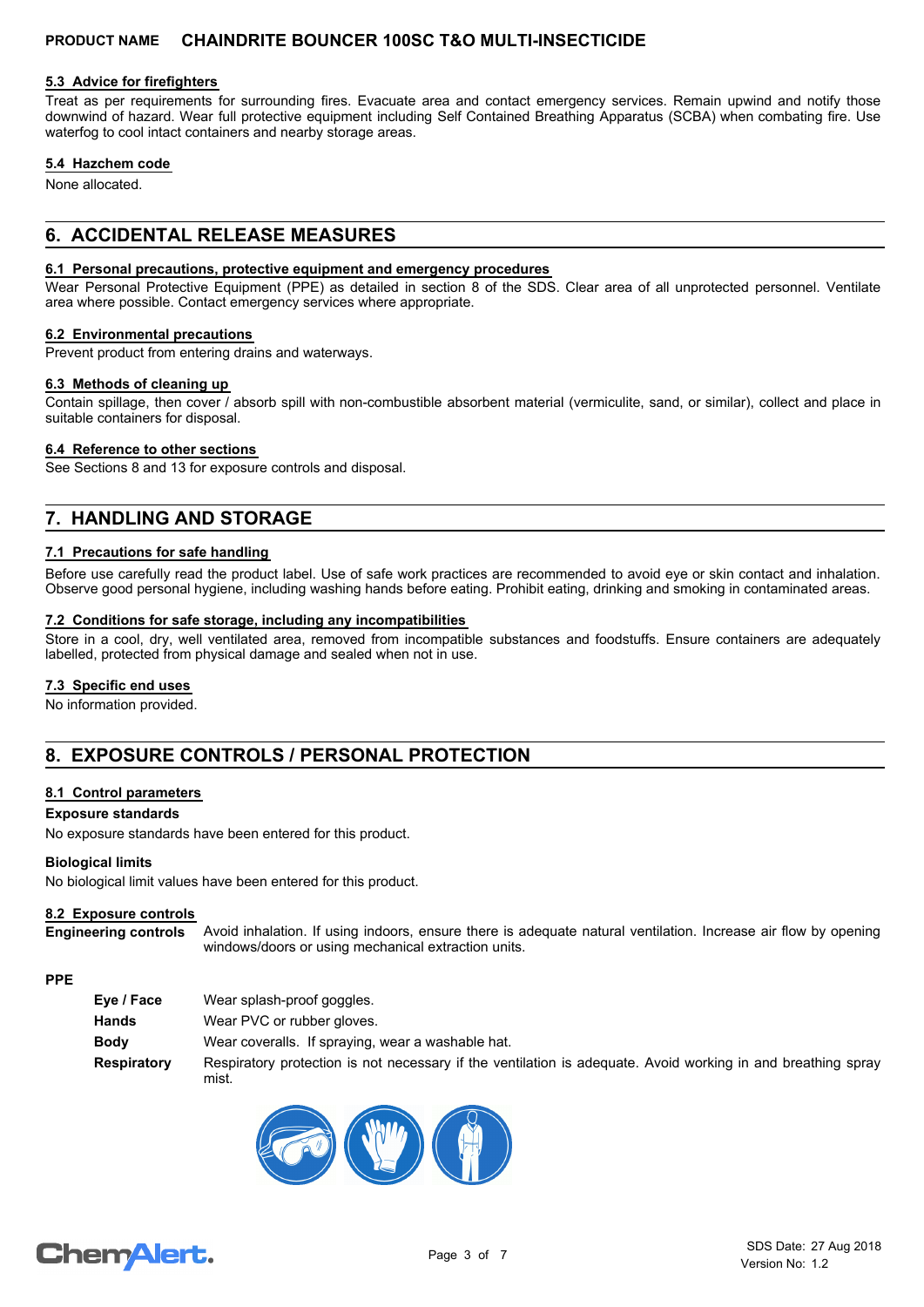# **9. PHYSICAL AND CHEMICAL PROPERTIES**

### **9.1 Information on basic physical and chemical properties**

| Appearance                       | <b>BEIGE TO WHITE LIQUID</b> |
|----------------------------------|------------------------------|
| <b>Odour</b>                     | <b>SLIGHT ODOUR</b>          |
| <b>Flammability</b>              | <b>NON FLAMMABLE</b>         |
| <b>Flash point</b>               | <b>NOT RELEVANT</b>          |
| <b>Boiling point</b>             | 100°C (Approximately)        |
| <b>Melting point</b>             | $< 0^{\circ}$ C              |
| <b>Evaporation rate</b>          | AS FOR WATER                 |
| рH                               | <b>NOT AVAILABLE</b>         |
| <b>Vapour density</b>            | <b>NOT AVAILABLE</b>         |
| <b>Specific gravity</b>          | 1.02 (Approximately)         |
| Solubility (water)               | <b>INSOLUBLE</b>             |
| Vapour pressure                  | 18 mm Hg @ 20°C              |
| <b>Upper explosion limit</b>     | <b>NOT RELEVANT</b>          |
| Lower explosion limit            | <b>NOT RELEVANT</b>          |
| <b>Partition coefficient</b>     | <b>NOT AVAILABLE</b>         |
| <b>Autoignition temperature</b>  | <b>NOT AVAILABLE</b>         |
| <b>Decomposition temperature</b> | <b>NOT AVAILABLE</b>         |
| <b>Viscosity</b>                 | <b>NOT AVAILABLE</b>         |
| <b>Explosive properties</b>      | <b>NOT AVAILABLE</b>         |
| <b>Oxidising properties</b>      | <b>NOT AVAILABLE</b>         |
| <b>Odour threshold</b>           | <b>NOT AVAILABLE</b>         |
| 9.2 Other information            |                              |
| % Volatiles                      | > 60 % (Water)               |

# **10. STABILITY AND REACTIVITY**

### **10.1 Reactivity**

Carefully review all information provided in sections 10.2 to 10.6.

### **10.2 Chemical stability**

Stable under recommended conditions of storage.

### **10.3 Possibility of hazardous reactions**

Hazardous polymerization is not expected to occur.

### **10.4 Conditions to avoid**

Avoid heat, sparks, open flames and other ignition sources.

### **10.5 Incompatible materials**

Incompatible with oxidising agents (e.g. hypochlorites), acids (e.g. nitric acid) and alkalis (e.g. sodium hydroxide).

### **10.6 Hazardous decomposition products**

May evolve toxic gases (halides, hydrogen halides, carbon oxides) when heated to decomposition.

# **11. TOXICOLOGICAL INFORMATION**

### **11.1 Information on toxicological effects**

| <b>Acute toxicity</b>     | Harmful if swallowed.<br>Toxicity values (calculated): Acute Oral toxicity: LD50 (rat) is 500 mg/kg. Acute dermal toxicity: LD50 (rabbit)<br>> 2000 mg/kg. Acute inhalation toxicity: LD50 (rat) > 20 mg/L.                |  |
|---------------------------|----------------------------------------------------------------------------------------------------------------------------------------------------------------------------------------------------------------------------|--|
| <b>Skin</b>               | Contact may result in irritation, redness, pain, rash and dermatitis.                                                                                                                                                      |  |
| Eye                       | Contact may result in irritation, lacrimation and redness.                                                                                                                                                                 |  |
| <b>Sensitisation</b>      | May cause an allergic skin reaction. This product is not classified as a respiratory sensitiser.                                                                                                                           |  |
| <b>Mutagenicity</b>       | Insufficient data available to classify as a mutagen.                                                                                                                                                                      |  |
| Carcinogenicity           | Suspected of causing cancer.                                                                                                                                                                                               |  |
| <b>Reproductive</b>       | Insufficient data available to classify as a reproductive toxin.                                                                                                                                                           |  |
| STOT - single<br>exposure | Over exposure may result in irritation of the nose and throat, with coughing. High level exposure may result in<br>CNS stimulation with nervousness, salivation, dizziness, tremors, breathing difficulties (wheezing) and |  |

# **ChemAlert.**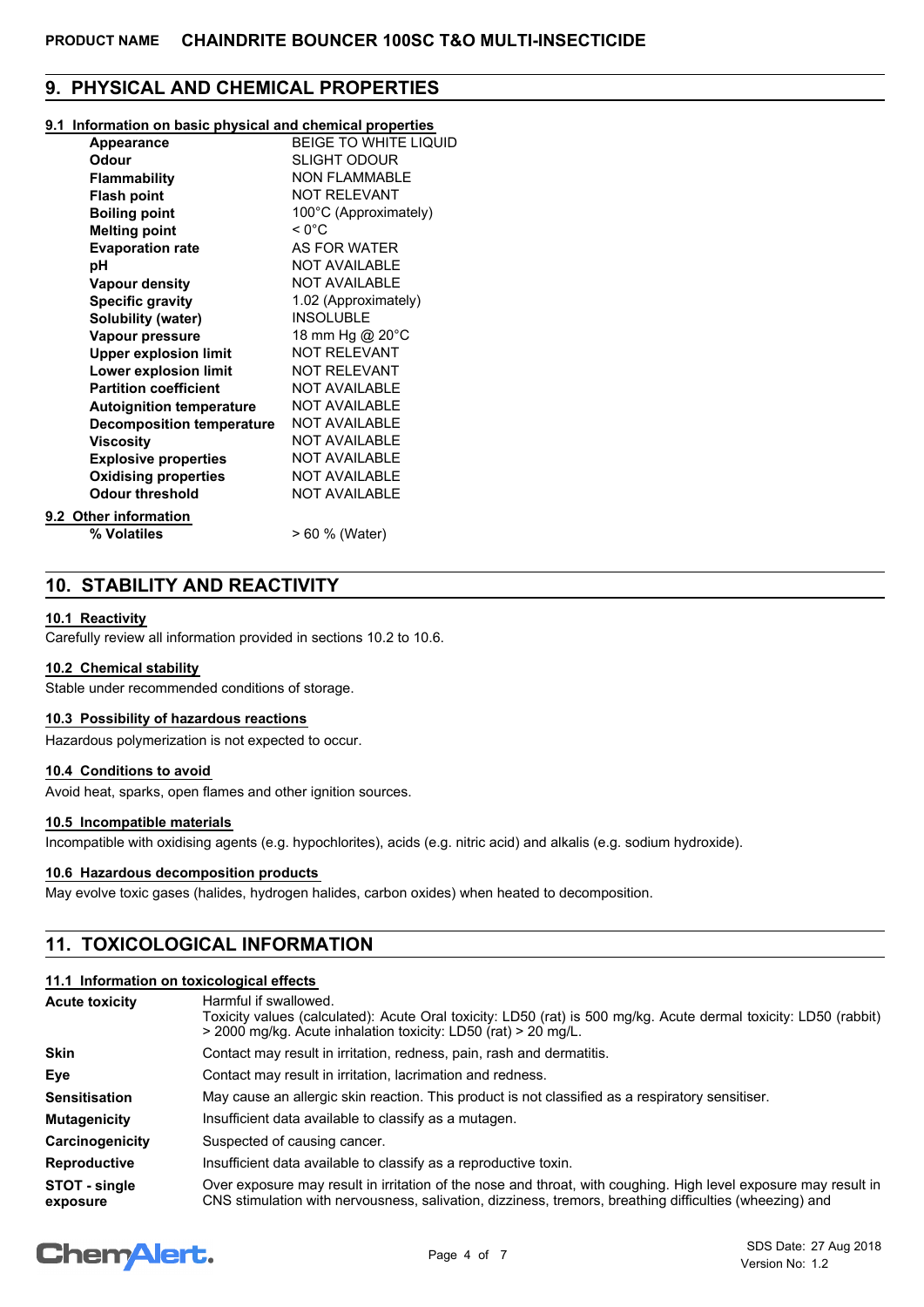unconsciousness. **Aspiration** Not classified as causing aspiration. **STOT - repeated** May cause damage to organs through prolonged or repeated exposure if inhaled. **exposure**

# **12. ECOLOGICAL INFORMATION**

### **12.1 Toxicity**

Very toxic to aquatic life with long lasting effects. The active ingredient, Bifenthrin, is highly toxic to fish and aquatic arthropods with LC50 values ranging from 0.0038 μg/L to 17.8 μg/L.

#### **12.2 Persistence and degradability**

No information provided.

### **12.3 Bioaccumulative potential**

No information provided.

### **12.4 Mobility in soil**

No information provided.

### **12.5 Other adverse effects**

Synthetic pyrethroids have been shown to be toxic to fish, aquatic arthropods and bees in laboratory tests. However, in practical use, no serious adverse effects have been reported due to the small quantities used and lack of persistence in the environment. The toxicity of synthetic pyrethroids in birds and domestic animals is low [WHO; Environmental Health Criteria 99: Cyhalothrin p.13 (1990)].

# **13. DISPOSAL CONSIDERATIONS**

### **13.1 Waste treatment methods**

Residual product will be disposed of when the container is returned. Contact the manufacturer/supplier for additional information (if required). **Waste disposal**

**Legislation** Dispose of in accordance with relevant local legislation.

# **14. TRANSPORT INFORMATION**

### **CLASSIFIED AS A DANGEROUS GOOD (IN ACCORDANCE WITH IATA AND IMDG ONLY)**

|                                     | <b>LAND TRANSPORT (ADG)</b> | <b>SEA TRANSPORT (IMDG / IMO)</b>                                                             | AIR TRANSPORT (IATA / ICAO)                                                                          |
|-------------------------------------|-----------------------------|-----------------------------------------------------------------------------------------------|------------------------------------------------------------------------------------------------------|
| 14.1 UN Number                      | None allocated.             | 3082                                                                                          | 3082                                                                                                 |
| 14.2 Proper<br><b>Shipping Name</b> | None allocated.             | ENVIRONMENTALLY<br><b>HAZARDOUS SUBSTANCE,</b><br>LIQUID, N.O.S. (Contains<br>10% Bifenthrin) | <b>ENVIRONMENTALLY</b><br><b>HAZARDOUS SUBSTANCE,</b><br>LIQUID, N.O.S. (Contains<br>10% Bifenthrin) |
| 14.3 Transport<br>hazard class      | None allocated.             | 9                                                                                             | 9                                                                                                    |
| 14.4 Packing Group                  | None allocated.             | Ш                                                                                             | $\mathbf{  }$                                                                                        |

### **14.5 Environmental hazards**

Marine Pollutant

### **14.6 Special precautions for user**

| <b>Hazchem code</b>      | None allocated.                                                                                                                                                                                                                                                                                                                                                                            |
|--------------------------|--------------------------------------------------------------------------------------------------------------------------------------------------------------------------------------------------------------------------------------------------------------------------------------------------------------------------------------------------------------------------------------------|
| <b>EMS</b>               | $F-A. S-F$                                                                                                                                                                                                                                                                                                                                                                                 |
| <b>Other information</b> | Environmentally Hazardous Substances meeting the descriptions of UN 3077 or UN 3082 are not<br>subject to the Australian Dangerous Goods Code when transported by road or rail in;<br>(a) packagings;<br>$(b)$ IBCs: or<br>(c) any other receptacle not exceeding $500 \text{ kg(L)}$ .<br>- Australian Special Provisions (SP AU01) - ADG Code 7th Ed.<br>Labels Required: MISCELLANEOUS. |

## **15. REGULATORY INFORMATION**

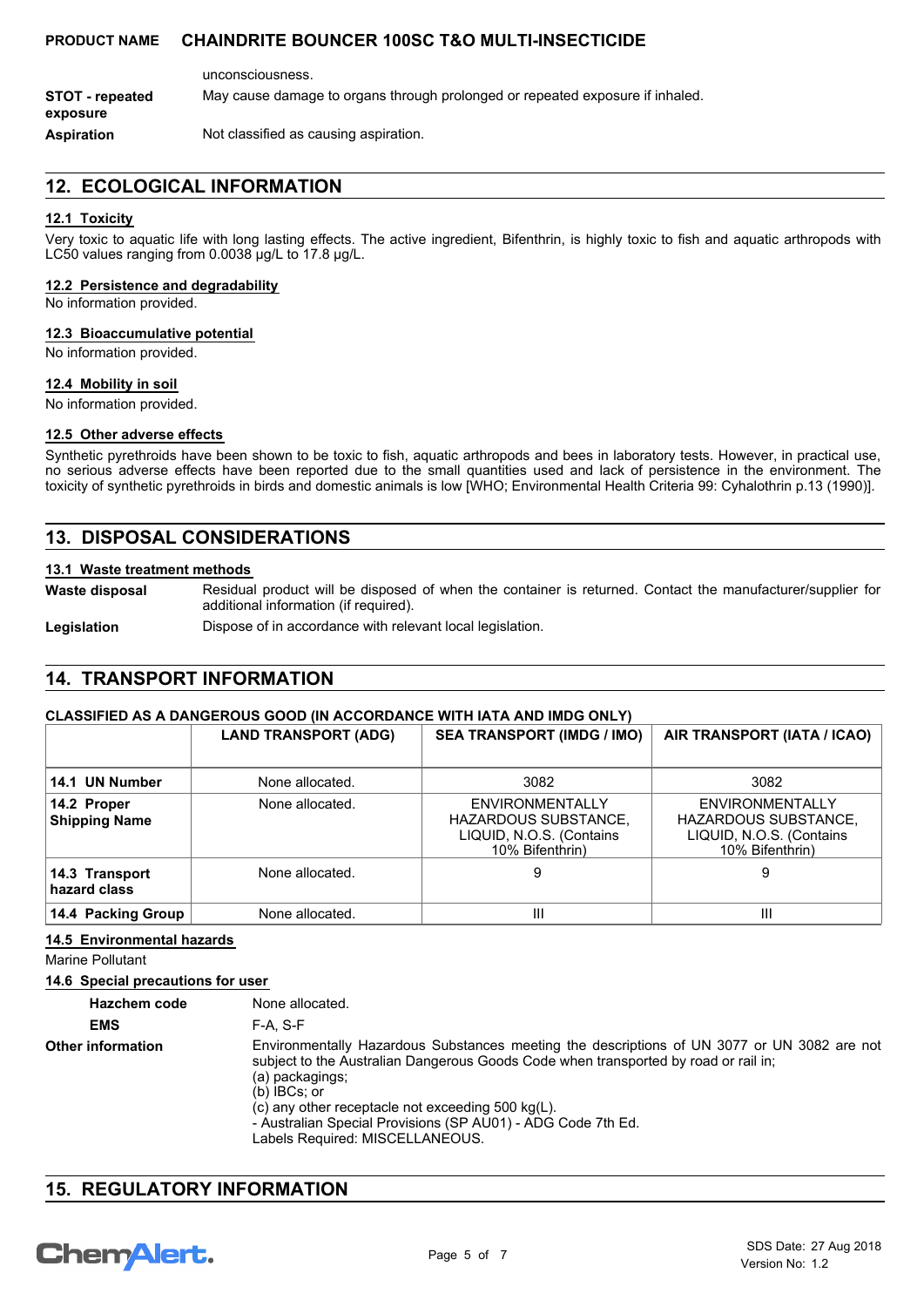#### **15.1 Safety, health and environmental regulations/legislation specific for the substance or mixture**

Classified as a Schedule 6 (S6) Standard for the Uniform Scheduling of Medicines and Poisons (SUSMP). **Poison schedule**

Safework Australia criteria is based on the Globally Harmonised System (GHS) of Classification and Labelling of Chemicals. **Classifications**

**AUSTRALIA: AICS (Australian Inventory of Chemical Substances)** All components are listed on AICS, or are exempt. **Inventory listings**

# **16. OTHER INFORMATION**

#### RESPIRATORS: In general the use of respirators should be limited and engineering controls employed to avoid exposure. If respiratory equipment must be worn ensure correct respirator selection and training is undertaken. Remember that some respirators may be extremely uncomfortable when used for long periods. The use of air powered or air supplied respirators should be considered where prolonged or repeated use is necessary. **Additional information**

EXPOSURE STANDARDS - TIME WEIGHTED AVERAGES: Exposure standards are established on the premise of an 8 hour work period of normal intensity, under normal climatic conditions and where a 16 hour break between shifts exists to enable the body to eliminate absorbed contaminants. In the following circumstances, exposure standards must be reduced: Strenuous work conditions; hot, humid climates; high altitude conditions; extended shifts (which increase the exposure period and shorten the period of recuperation).

### PERSONAL PROTECTIVE EQUIPMENT GUIDELINES:

The recommendation for protective equipment contained within this report is provided as a guide only. Factors such as form of product, method of application, working environment, quantity used, product concentration and the availability of engineering controls should be considered before final selection of personal protective equipment is made.

### HEALTH EFFECTS FROM EXPOSURE:

It should be noted that the effects from exposure to this product will depend on several factors including: form of product; frequency and duration of use; quantity used; effectiveness of control measures; protective equipment used and method of application. Given that it is impractical to prepare a report which would encompass all possible scenarios, it is anticipated that users will assess the risks and apply control methods where appropriate.

### **Abbreviations**

| <b>ACGIH</b>      | American Conference of Governmental Industrial Hygienists                                          |
|-------------------|----------------------------------------------------------------------------------------------------|
| CAS#              | Chemical Abstract Service number - used to uniquely identify chemical compounds                    |
| <b>CNS</b>        | Central Nervous System                                                                             |
| EC No.            | EC No - European Community Number                                                                  |
| <b>EMS</b>        | Emergency Schedules (Emergency Procedures for Ships Carrying Dangerous<br>Goods)                   |
| <b>GHS</b>        | Globally Harmonized System                                                                         |
| <b>GTEPG</b>      | Group Text Emergency Procedure Guide                                                               |
| <b>IARC</b>       | International Agency for Research on Cancer                                                        |
| <b>LC50</b>       | Lethal Concentration, 50% / Median Lethal Concentration                                            |
| LD50              | Lethal Dose, 50% / Median Lethal Dose                                                              |
| mg/m <sup>3</sup> | Milligrams per Cubic Metre                                                                         |
| OEL.              | Occupational Exposure Limit                                                                        |
| рH                | relates to hydrogen ion concentration using a scale of 0 (high acidic) to 14 (highly<br>alkaline). |
| ppm               | Parts Per Million                                                                                  |
| STEL              | Short-Term Exposure Limit                                                                          |
| STOT-RE           | Specific target organ toxicity (repeated exposure)                                                 |
| STOT-SE           | Specific target organ toxicity (single exposure)                                                   |
| <b>SUSMP</b>      | Standard for the Uniform Scheduling of Medicines and Poisons                                       |
| <b>SWA</b>        | Safe Work Australia                                                                                |
| <b>TLV</b>        | <b>Threshold Limit Value</b>                                                                       |
| <b>TWA</b>        | Time Weighted Average                                                                              |

**ChemAlert.**